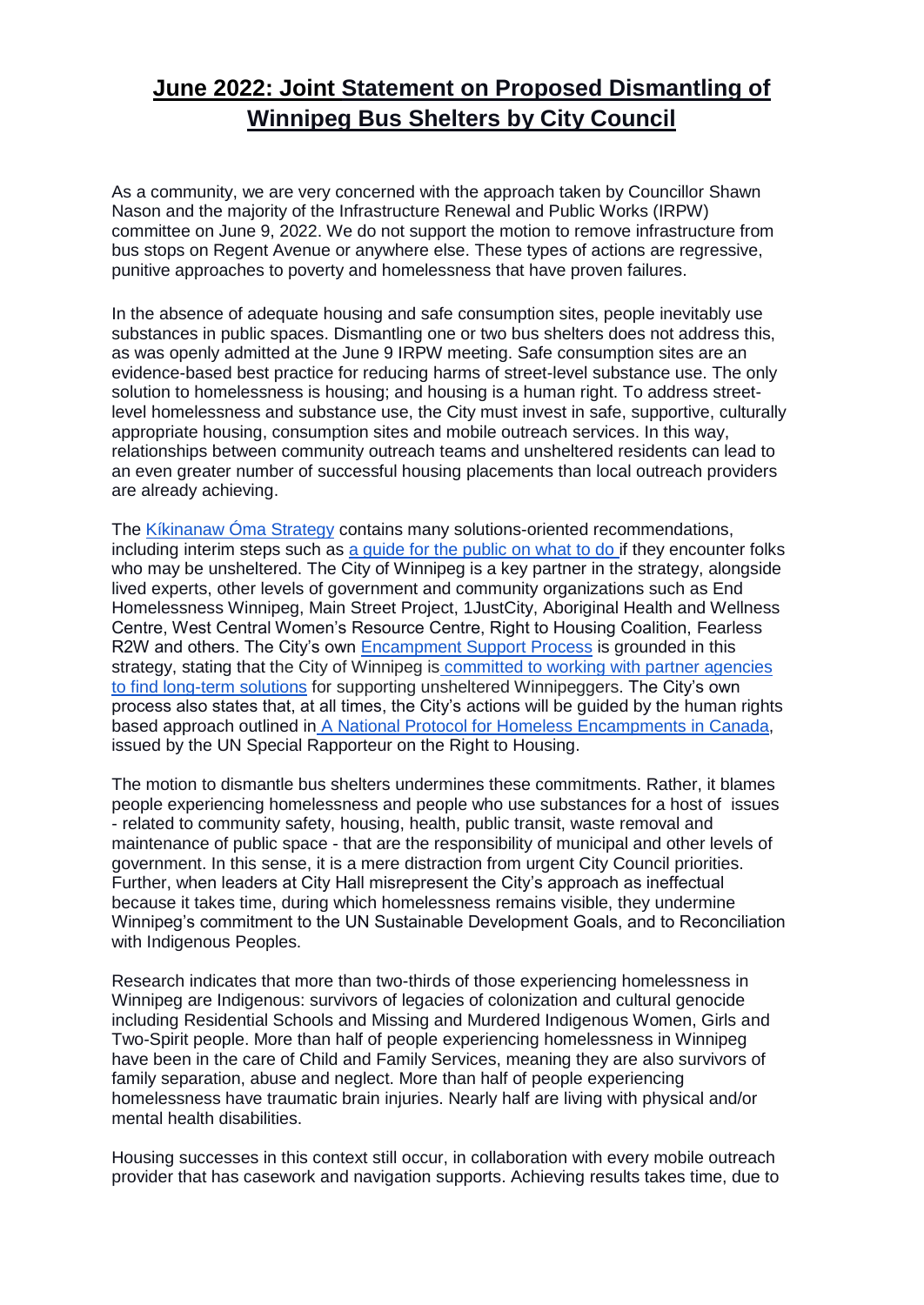## **June 2022: Joint Statement on Proposed Dismantling of Winnipeg Bus Shelters by City Council**

siloed and bureaucratic government systems that must be navigated to access housing: income assistance, identification, primary care, disability services, cultural supports, justice services, mental health and/or addictions treatment, all of which must be arranged separately, often with long wait times. This creates barriers to access and trust for people, even with the best-trained, housing-focused, peer-led outreach available.

In the interim, bus shelters can provide refuge from the elements and a sense of safety to community members, as well as a place to gather. They likewise provide a critical amenity to people who have housing and do not use substances in public places. Taking bus shelters away and blaming this action on "homelessness and drug use" only reinforces stigma, fear and hatred toward people without homes and with substance use concerns.

The stigmatizing and hateful language used by some Councillors to describe our unsheltered friends, relatives, and neighbours - in some cases literally comparing them to trash or excrement - is the most shocking and deeply concerning aspect of this issue. It is clear that some Councillors deem people gathering in bus shelters as undeserving of the most basic human respect or dignity, let alone rights. Proposals to dismantle bus shelters, implement hostile architecture (such as slanted benches as proposed at the IRPW meeting), and "move people along" deepen the rights violations and accessibility barriers faced by people who are already experiencing daily violations of their right to live in security, peace, and dignity.

We urge the City to undertake the following:

- 1. Create Housing: commit to provide 150 new units of low-barrier transitional housing with supports in 2022-23, by securing a hotel, or other facilities, and partnering with community organizations to run the housing specifically to transition people from encampments, bus shelters or sleeping rough
- 2. Create safe consumption sites and mobile services connected to housing and treatment options
- 3. Create additional, community-based crisis stabilization spaces and services
- 4. Enhance outreach grants to cover costs of 24-hour services with casework supports
- 5. Provide funding to implement the city's Poverty Reduction Strategy
- 6. Engage the Province of Manitoba to increase income supports and rental benefits

These actions will help to achieve the City's stated goals and commitments to human rights and Reconciliation.

## Signed,

Jacob Kaufman, Peer Advocate Kris Clemens, End Homelessness Winnipeg Betty Edel, End Homelessness Winnipeg Daniel Waycik, PCS Thomas Linner, Manitoba Health Coalition Lin Howes Barr, Spence Neighbourhood Association Jamil Mahmood, Main Street Project Carly Nicholson, MFL Occupational Health Centre Tessa Whitecloud, Siloam Mission Marnie Vieira, North End Women's Centre Outreach Glynis Quinn, 1JustCity Aja Oliver, North End Women's Centre Culture and Ceremony Coordinator Amanda Liévana-MacTavish, Harm Reduction Outreach Worker